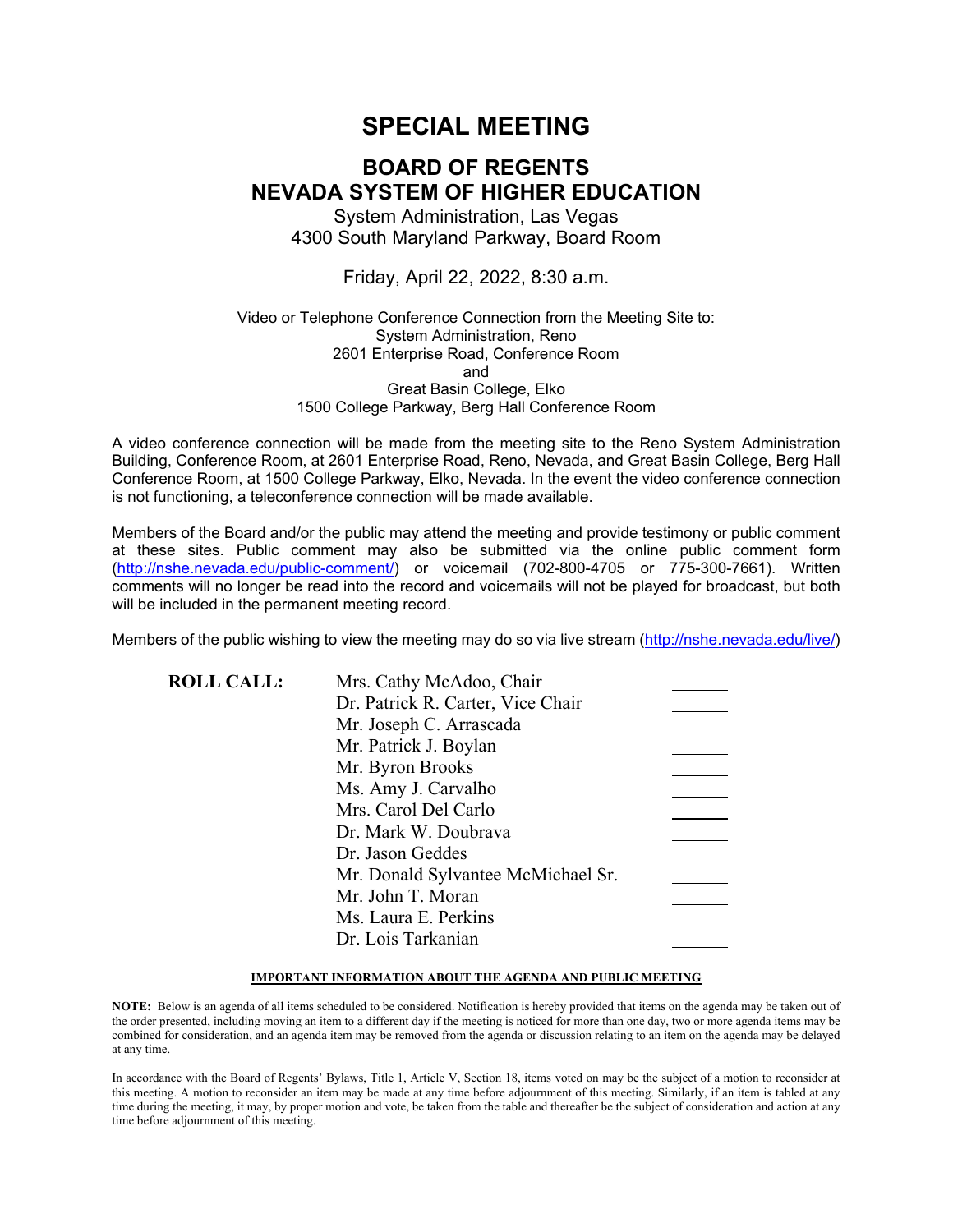#### Board of Regents Special Meeting Page 2 and 20 and 20 and 20 and 20 and 20 and 20 and 20 and 20 and 20 and 20 and 20 and 20 and 20 and 20 and 20 and 20 and 20 and 20 and 20 and 20 and 20 and 20 and 20 and 20 and 20 and 20 04/22/22

In accordance with the Board of Regents' Bylaws, Title 1, Article V, Section 12, a quorum may be gained by telephonic, video, or electronic transmission provided that notice to that effect has been given.

Some agenda items are noted as having accompanying reference material. Reference material may be accessed on the electronic version of the agenda by clicking the reference link associated with a particular item. The agenda and associated reference material may also be accessed on the Internet by visiting the Board of Regents website at: <https://nshe.nevada.edu/leadership-policy/board-of-regents/meeting-agendas/>

Many public libraries have publicly accessible computer terminals. Copies of the reference material and any additional support materials that are submitted to the Board of Regents Office and then distributed to the members of the Board of Regents after the posting of this agenda but before the meeting, will be made available as follows: 1. Copies of any such materials are available at the Board of Regents Offices at 2601 Enterprise Road, Reno, Nevada, and 4300 South Maryland Parkway, Las Vegas, Nevada. A copy may be requested by calling Keri Nikolajewski at (702) 889- 8426; 2. Copies of any such materials will also be available at the meeting site.

Reasonable efforts will be made to assist and accommodate physically disabled persons to participate in the meeting. Please call the Board Office at (702) 889-8426 in advance so that arrangements may be made.

# **CALL TO ORDER – ROLL CALL**

**PLEDGE OF ALLEGIANCE**

### **1. PUBLIC COMMENT SERVICE SERVICE ON A LOCAL PROPERTY AND INFORMATION ONLY**

Public comment will be taken during this agenda item. No action may be taken on a matter raised under this item until the matter is included on an agenda as an item on which action may be taken. Comments will be limited to two minutes per person. Persons making comment are asked to begin by stating their name for the record and to spell their last name. The Board Chair may elect to allow additional public comment on a specific agenda item when that agenda item is being considered.

In accordance with Attorney General Opinion No. 00-047, as restated in the Attorney General's Open Meeting Law Manual, the Board Chair may prohibit comment if the content of that comment is a topic that is not relevant to, or within the authority of, the Board of Regents, or if the content is willfully disruptive of the meeting by being irrelevant, repetitious, slanderous, offensive, inflammatory, irrational or amounting to personal attacks or interfering with the rights of other speakers.

### **2. MINUTES FOR POSSIBLE ACTION**

The Board will consider approval of the following meeting minutes:

- December 30, 2021, Board of Regents special meeting *[\(Ref. BOR-2a\)](https://nshe.nevada.edu/wp-content/uploads/file/BoardOfRegents/Agendas/2022/04-apr-mtgs/bor22-refs/BOR-2a.pdf)*
- January 14, 2022, Board of Regents special meeting *[\(Ref. BOR-2b\)](https://nshe.nevada.edu/wp-content/uploads/file/BoardOfRegents/Agendas/2022/04-apr-mtgs/bor22-refs/BOR-2b.pdf)*
- February 17, 2022, Board of Regents special meeting *[\(Ref. BOR-2c\)](https://nshe.nevada.edu/wp-content/uploads/file/BoardOfRegents/Agendas/2022/04-apr-mtgs/bor22-refs/BOR-2c.pdf)*

*ESTIMATED TIME: 5 mins.*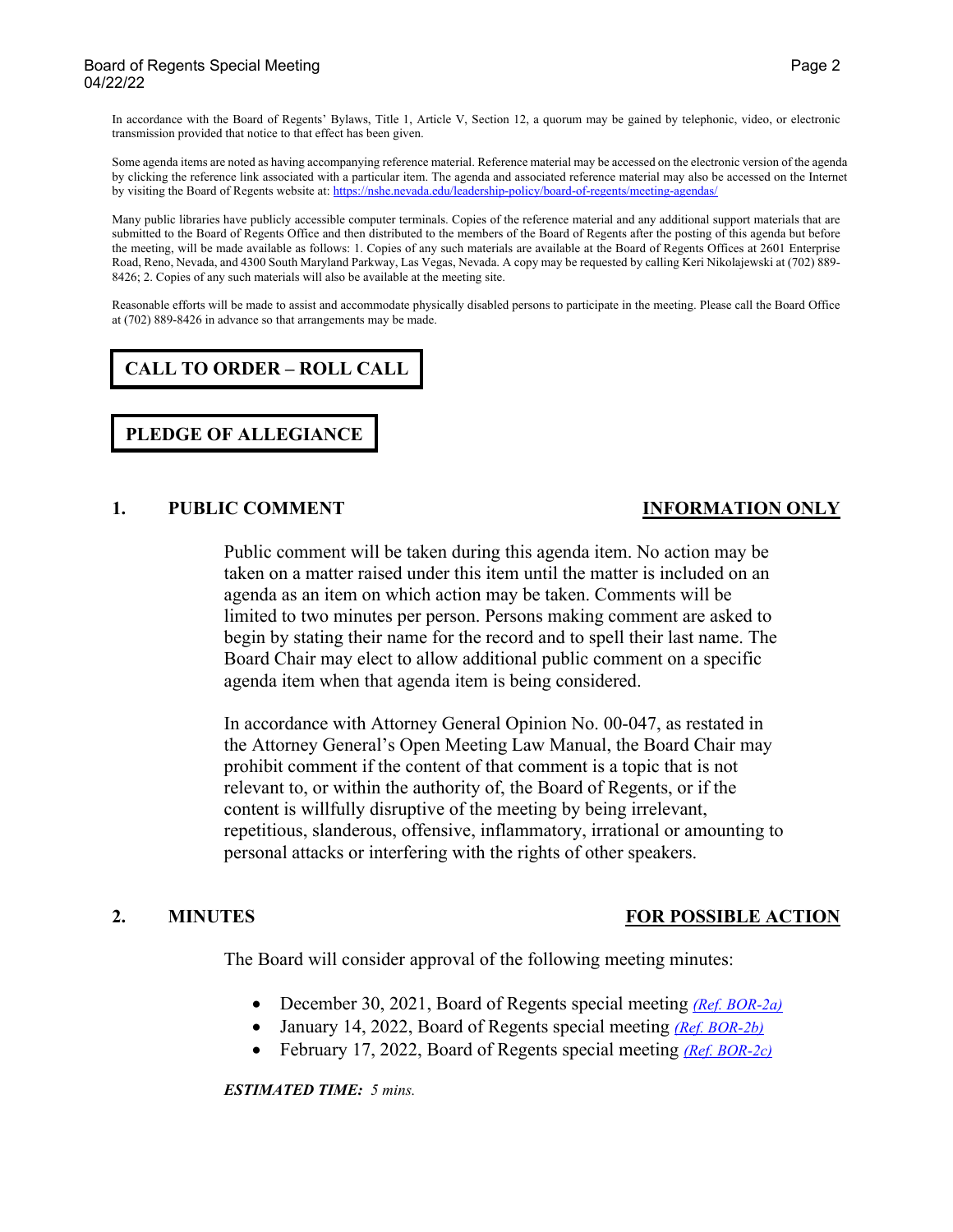### **3. BOARD CHAIR'S REPORT INFORMATION ONLY**

Chair Cathy McAdoo will discuss issues related to NSHE and her activities as Board Chair.

*ESTIMATED TIME: 10 mins.*

### **4. TRANSITION REPORT INFORMATION ONLY**

Officer in Charge Crystal Abba will present metrics related to the Board of Regents' Strategic Goals (Access, Success, Closing the Achievement Gap, Workforce and Research). In addition, the presentation will include information on how critical issues, including but not limited to the NSHE 2023-25 Biennial Budget request, are being addressed and prioritized in preparation for the arrival of an interim or acting Chancellor. *[\(Ref. BOR-4\)](https://nshe.nevada.edu/wp-content/uploads/file/BoardOfRegents/Agendas/2022/04-apr-mtgs/bor22-refs/BOR-4.pdf)*

*ESTIMATED TIME: 30 mins.*

### **5. SYSTEM ADMINISTRATION BUDGETS INFORMATION ONLY**

Chief Financial Officer Andrew Clinger will provide an overview of the NSHE System Administration budgets, including the state and non-state support for the Chancellor's Office, Board of Regents and Internal Audit. *[\(Ref. BOR-5\)](https://nshe.nevada.edu/wp-content/uploads/file/BoardOfRegents/Agendas/2022/04-apr-mtgs/bor22-refs/BOR-5.pdf)*

*ESTIMATED TIME: 60 mins.*

### **6. UPDATE ON CHIEF OF STAFF AND FOR POSSIBLE ACTION SPECIAL COUNSEL TO THE BOARD SEARCH**

Committee Chair John T. Moran will provide an update on the progress of the Chief of Staff and Special Counsel to the Board search and will invite input and discussion from the Board concerning next steps. The Board may authorize extending the current search to allow additional time to receive and review applications. The Board may also discuss and consider other options such as failing the search and revisiting the options originally discussed at its April 16, 2021, meeting, including the establishment of a Special Counsel position that is separate from the Chief of Staff position and hiring outside legal counsel on a contractual basis to serve in the Special Counsel position.

*ESTIMATED TIME: 20 mins.*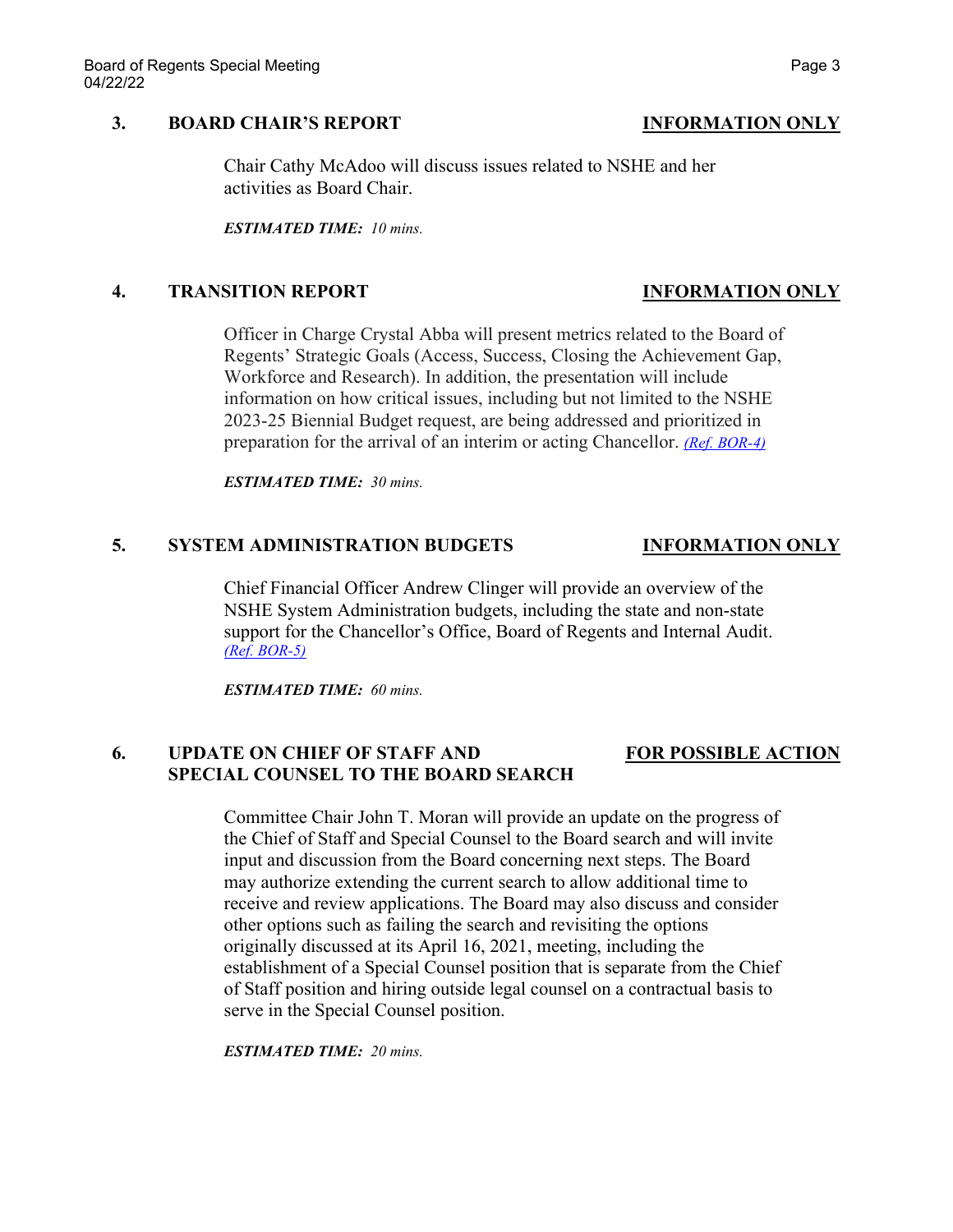## **7. DELEGATION OF AUTHORITY TO THE CHAIR, FOR POSSIBLE ACTION CONSISTENT WITH NRS 241.0357, IN THE MATTER OF** *BALLAS v. STATE OF NEVADA ex. rel. BOARD OF REGENTS OF THE NEVADA SYSTEM OF HIGHER EDUCATION*

Officer in Charge Crystal Abba will present for approval a request to authorize the Board Chair to make any litigation decisions regarding the *Ballas* class action lawsuit, consistent with NRS 241.0357, after consultation with the Chancellor, or the individual authorized by the Board to serve in the role of Chancellor, and System General Counsel. *[\(Ref. BOR-7\)](https://nshe.nevada.edu/wp-content/uploads/file/BoardOfRegents/Agendas/2022/04-apr-mtgs/bor22-refs/BOR-7.pdf)*

*ESTIMATED TIME: 20 mins.*

## **8. FIRST AMENDMENT TO STANDARD OFFICE FOR POSSIBLE ACTION LEASE BETWEEN UNLV ON BEHALF OF THE KIRK KERKORIAN SCHOOL OF MEDICINE AND 3010 WESTBAY LLC FOR PROPERTY LOCATED AT 3016, 3014 AND 3010 WEST CHARLESTON BLVD.**

UNLV President Keith E. Whitfield will request approval of the First Amendment to Standard Office Lease for property located at 3016 West Charleston Boulevard, Suites 100, 110, and 205; 3014 West Charleston Boulevard, Suites 110, 130, and 150; and 3010 West Charleston Boulevard, Suites 150 and 125; also commonly known as Clark County Assessor parcel numbers 139-32-405-017, 139-32-405-018 and 139-32- 405-026. President Whitfield further requests that the Chancellor, or the individual authorized by the Board to serve in the role of Chancellor, be granted authority to execute the First Amendment and any ancillary documents needed to implement the terms and conditions associated with the First Amendment, as deemed necessary and appropriate by System General Counsel. *[\(Ref. BOR-8\)](https://nshe.nevada.edu/wp-content/uploads/file/BoardOfRegents/Agendas/2022/04-apr-mtgs/bor22-refs/BOR-8.pdf)*

*FISCAL IMPACT: The total cost of the Lease for the Original 72-month term is \$6,472,437.09 and \$13,119,705.74 if all Options are exercised. Lease payments will be funded by UNLV KSOM.*

*ESTIMATED TIME: 10 mins.*

## **9. NEW BUSINESS INFORMATION ONLY**

Items for consideration at future meetings may be suggested. Any discussion of an item under "New Business" is limited to description and clarification of the subject matter of the item, which may include the reasons for the request, and no substantive discussion may occur at this meeting on new business items in accordance with the Nevada Open Meeting Law (NRS 241.010 *et seq*.).

*ESTIMATED TIME: 5 mins.*